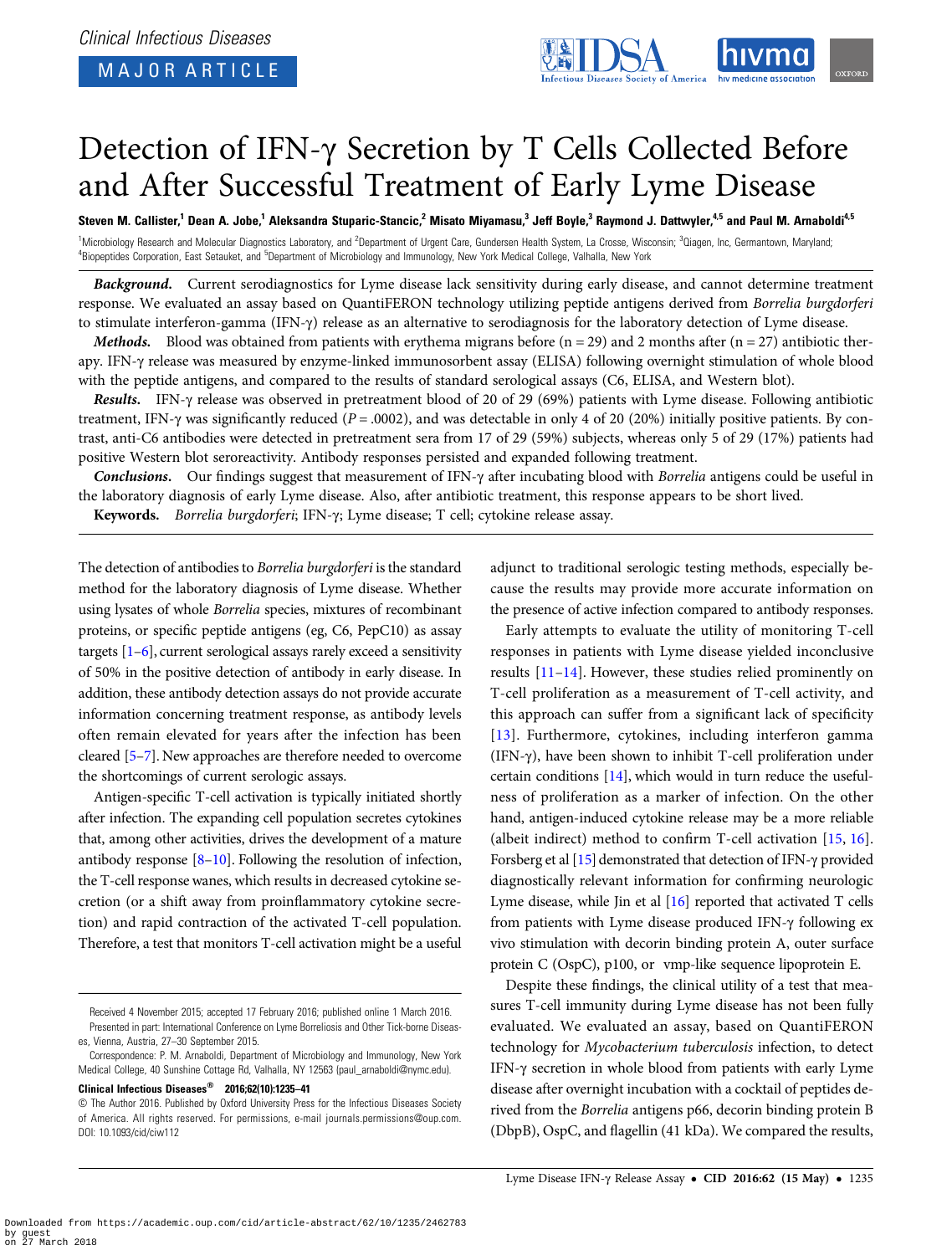before and after appropriate antibiotic therapy, to those obtained using a standard C6 enzyme-linked immunosorbent assay (ELISA) and commercially available Lyme disease Western blot.

# MATERIALS AND METHODS

## Peptide Antigens

Full-length sequences of p66, DbpB, flagellin, and OspC from the B31 strain of B. burgdorferi sensu stricto were aligned against other Borrelia species using the protein basic local alignment search tool (BLASTp) on the National Center Biotechnology Information website. These antigens were selected because they are expressed in early disease. OspC is a major B. burgdorferi surface in early Lyme disease [[4](#page-6-0)], and the other proteins are expressed constitutively [[4](#page-6-0), [7,](#page-6-0) [8\]](#page-6-0) by the spirochete. In addition, preliminary findings from patients with well-documented Lyme disease generated encouraging results. A proprietary combination of 33 peptides (ranging from 15 to 25 amino acids) was generated from regions of the 4 antigens that were highly conserved among Borrelia species (>80% identity) and also distinct from non-Borrelia proteins (<50% identity). The peptides were dissolved and adjusted to a concentration of 3.3 mg/mL prior to preparing a stock cocktail that contained 100 µg/mL of each peptide in phosphate-buffered saline ( pH 7.2).

# Patients and Controls

Whole blood was collected from adult  $(\geq 18$  years old) patients with physician-diagnosed early Lyme disease characterized by a history of tick exposure and 1 or more (≥5-cm annular lesion) erythema migrans (EM) skin lesions. As a control, blood was also obtained within 1–2 weeks after completing antibiotic treatment from patients with Anaplasma phagocytophilum infection (anaplasmosis), confirmed by positive polymerase chain reaction blood test at the Gundersen Health System. The subjects with early Lyme disease or anaplasmosis were each treated with 100 mg of doxycycline twice daily for a min-imum of 10 days [\[17](#page-6-0), [18](#page-6-0)]. Healthy adult ( $\geq$ 18 years old) volunteers who resided in Lyme disease foci [[19](#page-6-0), [20](#page-6-0)] in Wisconsin  $(n = 18)$  or Maryland  $(n = 169)$  and had no prior history of Lyme disease were also included as controls. Informed consent was obtained prior to enrollment, and protocols were approved by the Gundersen Health System Institutional Review Board. Each Lyme disease subject completed a questionnaire that documented epidemiology, history of tick bite, and duration and severity of clinical manifestations. Each Lyme disease subject was also queried immediately prior to the convalescent blood draw to confirm satisfactory resolution of Lyme disease–related symptoms.

## Collection and Processing of Blood

Blood samples from the subjects with EM, early Lyme disease, were collected at presentation ( pretreatment) and approximately 60 days after completing a course of doxycycline therapy. Blood samples from the healthy volunteers or from patients with anaplasmosis served as controls. All blood samples were drawn into 2 lithium-heparin tubes; 1 tube was aliquoted into 1-mL volumes that were then transferred to separate sterile pyrogen-free tubes that were either empty (nil), preloaded with mitogen, or preloaded with a 10-µL volume of the peptide pool (1 µg/mL of each peptide final concentration). The tubes were then mixed thoroughly and incubated for 16–24 hours at 37°C. The remaining tube of blood was centrifuged (3000g for 15 minutes), and the separated plasma was stored at −80°C until tested.

# Detection of IFN-γ

After incubation, the blood plasma from the blood collection tubes was harvested by centrifugation at 3000g for 15 minutes, and the amount of IFN-γ in the plasma was determined using the QuantiFERON ELISA (Qiagen, Germantown, Maryland) as instructed by the manufacturer. Results in the test samples were reported in international units (IU)/mL relative to a standard curve prepared by testing dilutions of a recombinant human IFN-γ standard. The nil sample was used to adjust for background reactivity caused by heterophile antibody or nonspecific IFN-γ; nil tube reactivity was subtracted from the IFN-γ value obtained using the subject's blood sample. The mitogen sample was used as a positive control to ensure the integrity of the lymphocytes in the blood sample.

## C6 ELISA

The C6 peptide (CMKKDDQIAAAMVLRGMAKDGQFALK) was synthesized (>95% purity) with biotinylated amine terminal ends (GenScript, Inc, Piscataway, New Jersey), and the ELISA was performed as described previously [\[21](#page-6-0)]. Significant cutoff values were determined by testing archived serum samples from normal volunteers with no previous suspicion of Lyme disease  $(n = 30)$ , sera that contained rheumatoid factor ( $n = 10$ ) or antinuclear antibodies ( $n = 10$ ), and sera from patients with Epstein-Barr virus  $(n = 10)$ , cytomegalovirus  $(n = 10)$ , syphilis  $(n = 10)$ , Rocky Mountain spotted fever  $(n = 4)$ , Borrelia hermsii relapsing fever  $(n = 14)$ , or anaplasmosis  $(n = 13)$ . The mean optical density (OD) value was calculated and OD values  $\geq$ 2 standard deviations above the mean (immunoglobulin M [IgM]  $\geq$  0.532, immunoglobulin G  $[\text{IgG}] \geq 1.206$ ) were considered significant. The cutoff values resulted in detection of IgG antibodies in the serum from 1 patient with antinuclear antibodies and 1 with relapsing fever. Positive and normal serum controls were also included on each ELISA plate.

# Western Blotting

Western blot reactivity was detected by a commercially available kit (Marblot, Trinity Biotech, Carlsbad, California) according to the manufacturer's recommendations. The criteria for serodiagnostic confirmation of Lyme disease recommended by the Centers for Disease Control and Prevention (CDC) [\[22](#page-6-0)] were used to determine positivity (for IgM: at least 2 of the protein bands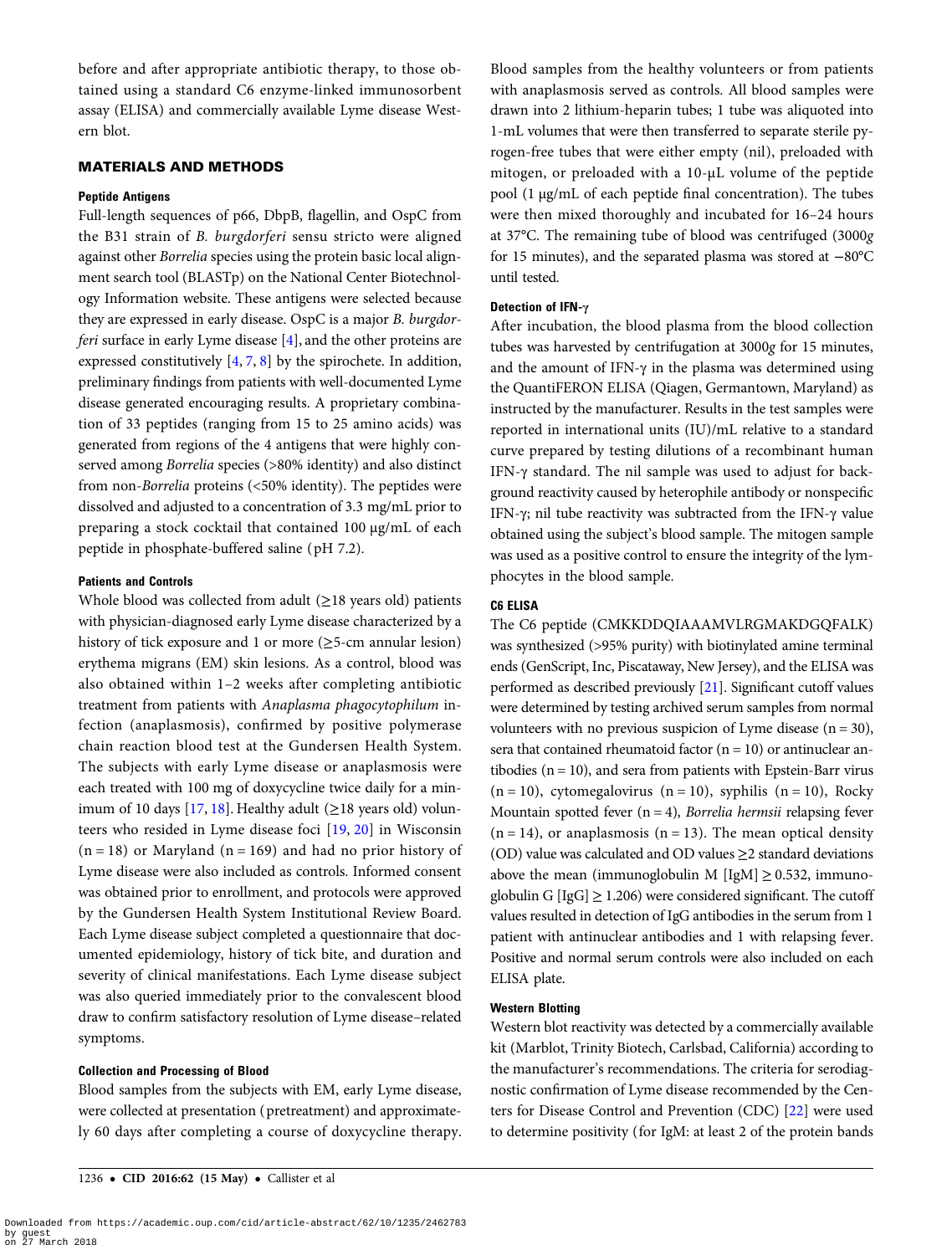<span id="page-2-0"></span>23, 39, or 41 detected; for IgG: at least 5 of the protein bands 18, 23, 28, 30, 39, 41, 45, 58, 66, or 93 detected).

# Statistical Analyses

The Wilcoxon rank-sum test was used to examine the results, and P values  $\leq 0.05$  were considered significant.

# RESULTS

#### Study Participants

A total of 29 adult patients with physician-diagnosed Lyme disease (20 males, 9 females) were enrolled in the study (Table 1). Twenty-seven of 29 patients returned to provide a convalescent blood sample approximately 2 months after completing antibiotic therapy. The subjects had single  $(n = 23)$  or multiple  $(n = 6)$ EM lesions that met the CDC surveillance criterion (>5-cm red round lesion with or without central clearing), and 19 patients had removed an *Ixodes scapularis* ( $n = 12$ ) or unidentified ( $n = 7$ ) tick within the 3 weeks prior to developing the skin lesion. Two individuals had no additional clinical or constitutional complaints. The most common abnormalities in the remaining patients were headache ( $n = 23$ ), stiff neck ( $n = 15$ ), and myalgia

 $(n = 15)$ . Each patient completed a minimum of 10 days of doxycycline therapy, which resulted in a complete cessation of clinical and constitutional abnormalities; no patients reported abnormal symptoms during the convalescent visit.

## Detection of Anti-C6 Antibodies and Western Blot Reactivity

Acute and convalescent serum samples were tested for anti-C6 antibodies and Western blot reactivity. Anti-C6 antibodies were detected in the pretreatment sera from a total of 18 (59%) patients (Table [2\)](#page-3-0), with 16 (55%) patients positive for IgM antibodies and 9 (31%) patients positive for IgG antibodies. In the 2-month posttreatment sera, anti-C6 IgM remained elevated in 11 patients and decreased to an undetectable level in 4 previously positive patients, and 1 previously negative individual seroconverted to IgM positivity. IgG anti-C6 antibody levels increased in convalescence and were detected in 14 of 27 (51.9%) of posttreatment patients. In contrast, both IgM and IgG Western blot sensitivity was very poor in both pretreatment and convalescent sera (Table [3](#page-4-0)). Although IgM and IgG Western blots detected antibodies that bound to at least 1 protein in many subjects, only 5 (17%) subjects developed antibody responses

## Table 1. Epidemiology and Clinical Signs/Symptoms of Patients With Early Lyme Disease

| Subject No. | Sex | Age, y | Documented<br>(<3 wk) Tick Bite | Duration of<br>Illness, d | Erythema Migrans<br>Lesion(s) | Other Complaints/Abnormalities                   |
|-------------|-----|--------|---------------------------------|---------------------------|-------------------------------|--------------------------------------------------|
| 1           | M   | 54     | Yes (deer tick)                 | 10                        | Single (back)                 | Headache                                         |
| 2           | F   | 52     | <b>No</b>                       | 3                         | Single (back)                 | Headache, fever, fatigue, myalgia                |
| 3           | M   | 52     | <b>No</b>                       | 3                         | Single (thigh)                | Headache, chills, fatigue, arthralgia            |
| 4           | M   | 24     | Yes (deer tick)                 | 4                         | Single (thigh)                | Headache, stiff neck, myalgia, arthralgia        |
| 5           | M   | 58     | Yes (deer tick)                 | 2                         | Single (shoulder)             | Arthralgia                                       |
| 6           | F   | 62     | Yes (deer tick)                 | 3                         | Single (thigh)                | None                                             |
| 7           | M   | 30     | Yes (deer tick)                 | 5                         | Single (back)                 | Headache, fever, fatique, stiff neck             |
| 8           | M   | 61     | Yes (deer tick)                 | 11                        | Single (back)                 | Fatique, myalgia                                 |
| 9           | M   | 49     | Yes (deer tick)                 | 7                         | Single (trunk)                | Headache, fever, stiff neck, fatique, myalgia    |
| 10          | F   | 59     | Yes (deer tick)                 | 3                         | Single (chest)                | Headache, fever, stiff neck, myalgia             |
| 11          | M   | 51     | Yes (deer tick)                 | 7                         | Single (hip)                  | Headache, stiff neck, myalgia                    |
| 12          | M   | 69     | Yes (unidentified)              | $\overline{4}$            | Single (thigh)                | None                                             |
| 13          | F   | 41     | Yes (unidentified)              | 3                         | Single (back)                 | Headache, fever, fatigue, myalgia, arthralgia    |
| 14          | M   | 74     | Yes (deer tick)                 | $\overline{2}$            | Single (trunk)                | Headache, fever, stiff neck, myalgia, arthralgia |
| 15          | F   | 68     | <b>No</b>                       | 3                         | Single (abdomen)              | Lymphadenopathy                                  |
| 16          | F   | 68     | Yes (unidentified)              | $\overline{7}$            | Single (abdomen)              | Headache, fever, fatique, myalgia, arthralgia    |
| 17          | M   | 71     | Yes (unidentified)              | 5                         | Single (arm)                  | Headache, stiff neck, fatique, arthralgia        |
| 18          | M   | 71     | Yes (unidentified)              | 6                         | Single (back)                 | Headache, stiff neck, fatigue, arthralgia        |
| 19          | F   | 48     | Yes (unidentified)              | 3                         | Single (groin)                | Headache, fever, fatigue                         |
| 20          | F   | 69     | <b>No</b>                       | 5                         | Single (shoulder)             | Headache, stiff neck, fatique                    |
| 21          | M   | 62     | Yes (deer tick)                 | 20                        | Single (back)                 | Headache, fever, stiff neck, arthralgia, myalgia |
| 22          | M   | 73     | Yes (unidentified)              | $\overline{7}$            | Single (shoulder)             | Headache, fatique                                |
| 23          | F   | 35     | <b>No</b>                       | 14                        | Single (back)                 | Headache, stiff neck, arthralgia, myalgia        |
| 24          | M   | 59     | <b>No</b>                       | $\overline{4}$            | Multiple (back)               | Headache, fever, stiff neck, myalgia, arthralgia |
| 25          | M   | 22     | <b>No</b>                       | 6                         | Multiple (abdomen)            | Headache, fever, stiff neck, myalgia, arthralgia |
| 26          | M   | 31     | <b>No</b>                       | 19                        | Multiple (back)               | Headache, stiff neck, fatique, myalqia           |
| 27          | M   | 59     | Yes (deer tick)                 | $\,6$                     | Multiple (trunk)              | Fever, fatigue                                   |
| 28          | M   | 19     | <b>No</b>                       | 6                         | Multiple (arm, torso)         | Headache, fever, stiff neck, arthralgia, myalgia |
| 29          | M   | 36     | <b>No</b>                       | 30                        | Multiple (thigh, groin)       | Headache, fever, stiff neck, arthralgia, myalgia |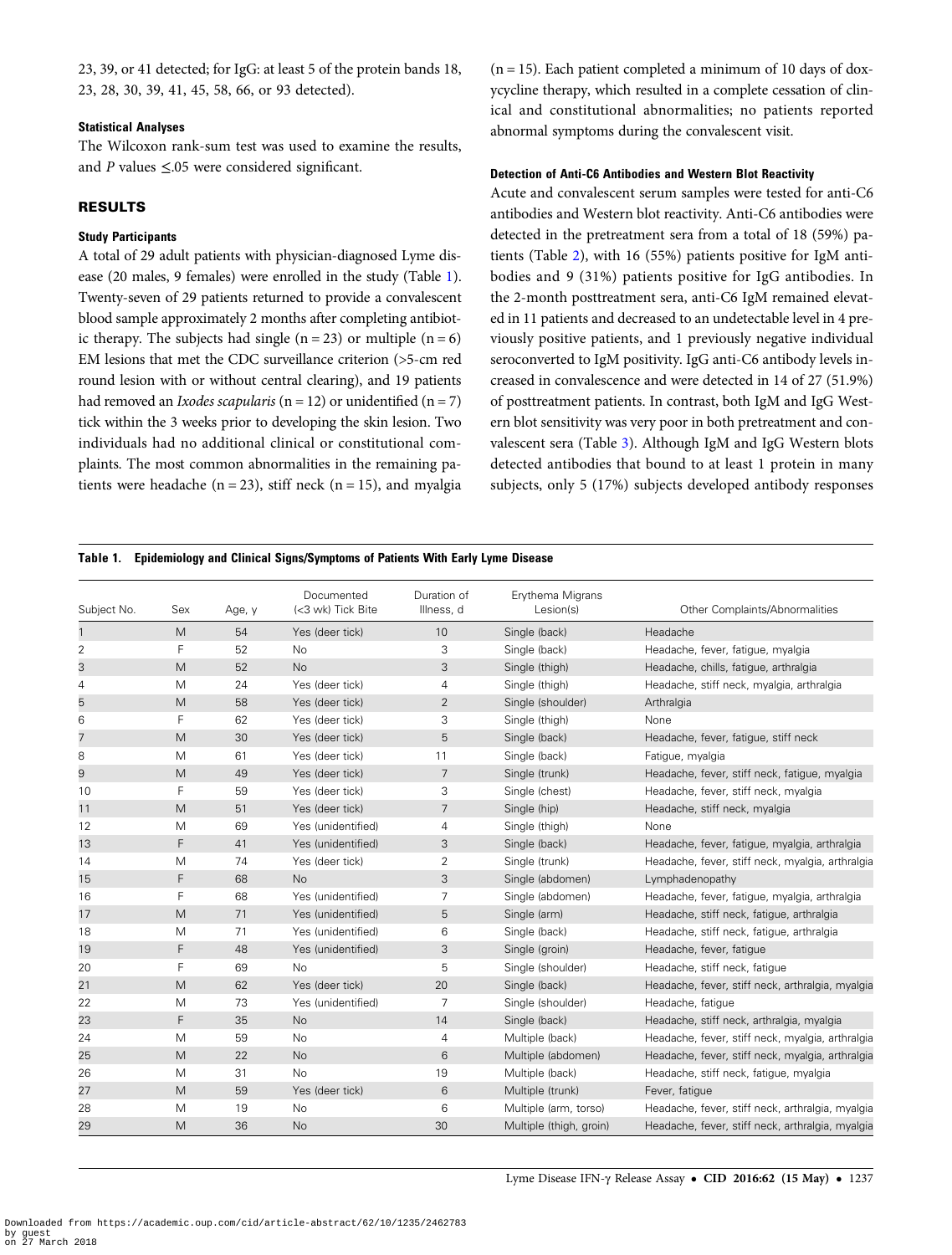<span id="page-3-0"></span>

| Table 2. Detection of Anti-C6 Antibodies in Early Lyme Disease Sera |
|---------------------------------------------------------------------|
| <b>Collected Pretreatment or 2 Months After Antibiotic Therapy</b>  |

|                | Significant <sup>a</sup> (+/-) Levels of Anti-C6 Antibodies<br>Detected: |                   |                          |           |  |
|----------------|--------------------------------------------------------------------------|-------------------|--------------------------|-----------|--|
|                | Pretreatment                                                             |                   | 2 mo Posttreatment       |           |  |
| Subject        | lgM                                                                      | lgG               | lgM                      | lgG       |  |
| $\mathbf{1}$   | $\! + \!$                                                                |                   | $\overline{\phantom{0}}$ |           |  |
| $\overline{c}$ |                                                                          |                   |                          |           |  |
| 3              | $\! + \!$                                                                | $^{+}$            |                          | $^{+}$    |  |
| 4              | $^{+}$                                                                   | $^{+}$            | $\ddot{}$                | $^{+}$    |  |
| 5              |                                                                          |                   |                          |           |  |
| 6              |                                                                          |                   |                          |           |  |
| 7              | $^{+}$                                                                   |                   |                          | $^{+}$    |  |
| 8              | $^{+}$                                                                   |                   | $\ddot{}$                | $^{+}$    |  |
| 9              | $^{+}$                                                                   | $\qquad \qquad +$ | $\! +$                   | $^{+}$    |  |
| 10             |                                                                          |                   | $\ddot{}$                |           |  |
| 11             | $^{+}$                                                                   |                   |                          |           |  |
| 12             |                                                                          |                   |                          |           |  |
| 13             | $^{+}$                                                                   |                   | -                        | $^{+}$    |  |
| 14             |                                                                          |                   | $\overline{\phantom{0}}$ | $^{+}$    |  |
| 15             |                                                                          | $\! + \!$         |                          | $^{+}$    |  |
| 16             | -                                                                        |                   | <sup>-</sup>             |           |  |
| 17             |                                                                          |                   |                          |           |  |
| 18             | $\overline{\phantom{0}}$                                                 |                   | NT                       | NT        |  |
| 19             | $^{+}$                                                                   |                   | $\! + \!$                | $^{+}$    |  |
| 20             | $^{+}$                                                                   | $^{+}$            | $^{+}$                   | $^{+}$    |  |
| 21             | $^{+}$                                                                   | $^{+}$            | $^{+}$                   | $^{+}$    |  |
| 22             |                                                                          |                   |                          | $\ddot{}$ |  |
| 23             | $^{+}$                                                                   |                   | $^{+}$                   |           |  |
| 24             | ⋍                                                                        |                   |                          |           |  |
| 25             | $^{+}$                                                                   |                   | $^{+}$                   |           |  |
| 26             | $^{+}$                                                                   | $^{+}$            | $^{+}$                   | $^{+}$    |  |
| 27             | $\overline{\phantom{0}}$                                                 |                   | $\overline{\phantom{0}}$ |           |  |
| 28             | $^{+}$                                                                   | $^{+}$            | NT                       | NT        |  |
| 29             | $^{+}$                                                                   | $\! + \!$         | $\qquad \qquad +$        | $^{+}$    |  |
| Total, No. (%) | 16 (55)                                                                  | 9(31)             | 12 (44)                  | 14 (52)   |  |

Abbreviations: IgG, immunoglobulin G; IgM, immunoglobulin M; NT, not tested.

<sup>a</sup> Significant refers to ≥2 standard deviations (IgM > 0.532, IgG > 1.206) above mean optical density value of sera from normal volunteers ( $n = 30$ ), sera with rheumatoid factor ( $n = 10$ ) or antinuclear antibodies ( $n = 10$ ), and sera from patients with Epstein-Barr virus ( $n = 10$ ), cytomegalovirus (n = 10), syphilis (n = 10), Rocky Mountain spotted fever (n = 4), Borrelia hermsii relapsing fever (n = 14), or anaplasmosis (n = 13).

of sufficient diversity to fulfill the CDC-recommended criteria [\[22](#page-6-0)] (minimum 2 IgM or 5 IgG Western blot bands) for serologic confirmation of Lyme disease prior to the antibiotic therapy, and only 7 (26%) patients could be considered positive at 2 months posttreatment. In the majority of patients, antibody levels detected by either the C6 ELISA or Western blotting remained elevated or expanded despite the appropriate antibiotic therapy and resolution of clinical abnormalities.

# IFN-γ Responses Before and After Antibiotic Therapy

A baseline value for IFN-γ secretion was first determined by incubating whole blood from healthy volunteers ( $n = 187$ ) and patients with anaplasmosis (n = 5) (mean IFN- $\gamma$  = 0.036 IU/mL

[range, 0–1.02 IU/mL]; [Supplementary Table 1](http://cid.oxfordjournals.org/lookup/suppl/doi:10.1093/cid/ciw112/-/DC1)). A positive cutoff value was established by calculating 3 standard deviations above the mean of the control values  $(\geq 0.33 \text{ IU/mL})$ . We then determined the levels of IFN-γ released after overnight culture of whole blood incubated with the cocktail of Borreliaspecific antigens. Blood from 20 of the 29 patients with early Lyme disease (69%) produced significant ( $\geq$ 0.33 IU/mL) levels of IFN-γ prior to treatment with antibiotics (Table [4\)](#page-5-0). The magnitude of the responses varied widely among the patients (mean, 1.46 IU/mL  $\pm$  2.26 IU/mL). Interestingly, the levels of IFN- $\gamma$ did not closely correlate with either the number of EM lesions (single vs multiple) or severity of the clinical/constitutional manifestations (Tables [1](#page-2-0) and [4\)](#page-5-0). Only 6 of 192 (3.2%) control blood samples, all from healthy donors, produced significant levels of IFN-γ (mean, 0.49 IU/mL [range, 0.33–1.02 IU/mL]).

In the EM group providing a convalescent blood sample following antibiotic treatment, the IFN-γ response was decreased  $(n = 3)$  or no longer significant  $(n = 14)$  in those that were previously positive ( $P = .0002$ ; Table [4](#page-5-0) and Figure [1](#page-5-0)). The level of IFN-γ remained similar in only 1 returning patient whose pretreatment blood draw yielded a positive result, whereas levels remained undetectable in the 9 (31%) subjects who did not produce significant levels of IFN-γ prior to treatment (Table [4\)](#page-5-0). Therefore, in contrast to the antibody responses detected by the C6 ELISA or Western blotting, decreased levels or inability to detect IFN-γ correlated closely with the resolution of the early Lyme disease symptoms following treatment.

## **DISCUSSION**

Traditional antibody tests, the current mainstay of the laboratory diagnosis of Lyme disease, lack sensitivity during early illness. They are also not useful for predicting response to treatment because the antibodies typically persist long after the spirochetes are eliminated by successful antibiotic therapy [[5,](#page-6-0) [6\]](#page-6-0). This is especially problematic because the long-term seropositivity and the nonspecific abnormalities (eg, arthralgia, myalgia) associated with Lyme disease have continued to cause considerable confusion concerning the success or failure of antibiotic therapy. We therefore performed a preliminary evaluation of the utility of a QuantiFERON technology-based test that quantitates the level of IFN-γ released in blood samples after incubation with Borrelia ssp. specific peptide antigens for confirming Lyme disease and also provides accurate prediction of successful antibiotic therapy.

Our findings showed that incubating whole blood from patients with early Lyme disease and Borrelia species peptides (69%) results in secretion of significant amounts of IFN-γ, thus confirming previous reports  $[15, 16]$  $[15, 16]$  $[15, 16]$  of IFN- $\gamma$  production during infection with B. burgdorferi. As secretion was dependent upon incubation with the peptide antigens, we presume that  $CD4^+$  or  $CD8^+$  T cells were the primary source of the cytokine, but additional studies are required to confirm this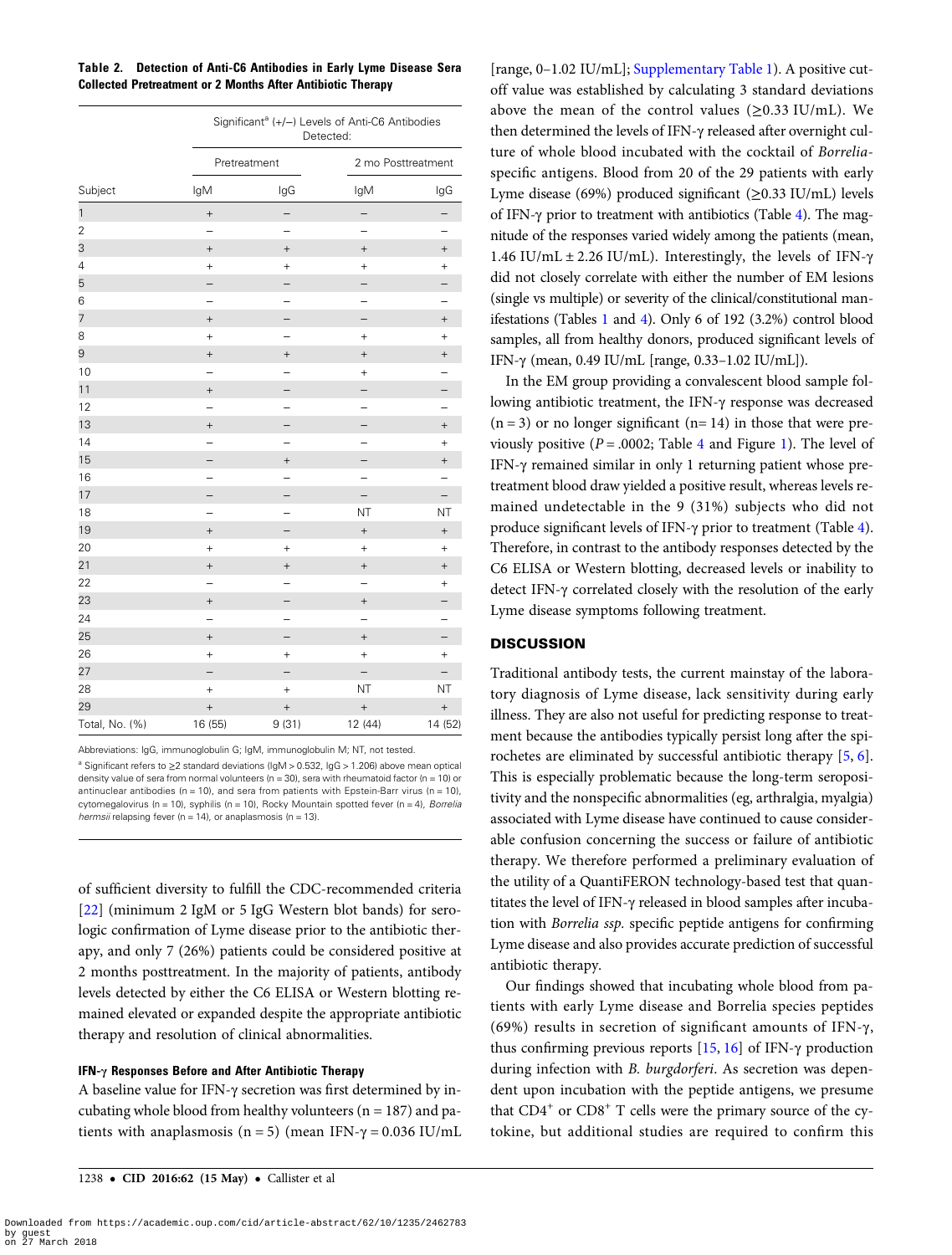#### <span id="page-4-0"></span>Table 3. Confirmation of Early Lyme Disease by Western Blotting

|                | Western Blot Positivity <sup>a</sup> (+/-) |                          |                          |                          |  |  |
|----------------|--------------------------------------------|--------------------------|--------------------------|--------------------------|--|--|
|                |                                            | Pretreatment             | 2 mo Posttreatment       |                          |  |  |
| Subject        | IgM (Bands)                                | IgG (Bands)              | IqM (Bands)              | IgG (Bands)              |  |  |
| $\mathbf{1}$   |                                            |                          |                          | $- (41)$                 |  |  |
| $\overline{2}$ | $\overline{\phantom{a}}$                   | $\overline{\phantom{a}}$ | $\overline{\phantom{a}}$ | $- (41)$                 |  |  |
| 3              | $- (41)$                                   | $- (41)$                 | $- (41)$                 | $- (41)$                 |  |  |
| $\sqrt{4}$     | $\overline{\phantom{a}}$                   | $-$ (39, 41, 45)         | $\qquad \qquad -$        | $-$ (39, 41)             |  |  |
| 5              | $\overline{\phantom{a}}$                   | $\overline{\phantom{a}}$ | $\overline{\phantom{a}}$ | $- (41)$                 |  |  |
| $\,6$          | $\overline{\phantom{a}}$                   | $\qquad \qquad -$        | $\overline{\phantom{0}}$ |                          |  |  |
| $\overline{7}$ | $- (23)$                                   | $- (41)$                 | $- (23)$                 | $-$ (23, 39, 41, 45)     |  |  |
| 8              | $\overline{\phantom{a}}$                   | $- (41)$                 | $\overline{\phantom{a}}$ | $-$ (41, 58)             |  |  |
| 9              | $+ (23, 41)$                               | $-$ (23, 41, 45)         | $+$ (23, 41)             | $-$ (23, 41, 45)         |  |  |
| 10             | $\overline{\phantom{a}}$                   | $\overline{\phantom{a}}$ | $- (23)$                 | $-$ (23, 39, 41)         |  |  |
| 11             | $- (23)$                                   |                          | $+ (23, 41)$             | $\overline{\phantom{a}}$ |  |  |
| 12             | $\qquad \qquad -$                          | $- (41)$                 | $\overline{\phantom{a}}$ | $- (41)$                 |  |  |
| 13             |                                            |                          |                          |                          |  |  |
| 14             | $\overline{\phantom{a}}$                   |                          | $- (23)$                 | $-$ (23, 41)             |  |  |
| 15             | $- (23)$                                   | $-$ (41, 45, 58)         | $- (23)$                 | + (18, 41, 45, 58, 66)   |  |  |
| 16             | $- (23)$                                   | $\overline{\phantom{a}}$ | $- (23)$                 |                          |  |  |
| 17             | $\qquad \qquad -$                          | $- (41)$                 | $\overline{\phantom{a}}$ | $- (41)$                 |  |  |
| 18             | $\overline{\phantom{a}}$                   | $- (41)$                 | <b>NT</b>                | <b>NT</b>                |  |  |
| 19             | $- (23)$                                   | $- (41)$                 | $- (23)$                 | $- (41)$                 |  |  |
| 20             | $- (23)$                                   | $-$ (23, 39, 93)         | $- (23)$                 | $-$ (23, 39, 41, 93)     |  |  |
| 21             | $+ (23, 41)$                               | $-$ (31, 41, 45)         | $+ (23, 41)$             | $-$ (31, 41, 45)         |  |  |
| 22             | $\overline{\phantom{a}}$                   | $-$ (18, 23, 39, 41)     | $- (23)$                 | $+$ (18, 23, 39, 41, 45) |  |  |
| 23             | $\overline{\phantom{a}}$                   | $\overline{\phantom{a}}$ | $\overline{\phantom{a}}$ | $- (41)$                 |  |  |
| 24             | $- (23)$                                   | $-$ (23, 41)             | $+$ (23, 39, 41)         | $-$ (23, 39, 41)         |  |  |
| 25             | $- (23)$                                   | $\overline{\phantom{a}}$ | $+ (23, 41)$             | $-$ (23, 41)             |  |  |
| 26             | $+$ (23, 39, 41)                           | $-$ (23, 39, 41)         | $+$ (23, 39, 41)         | $-$ (23, 39, 41, 45)     |  |  |
| 27             | $\overline{\phantom{a}}$                   | $\overline{\phantom{a}}$ | $\overline{\phantom{a}}$ | $\overline{\phantom{a}}$ |  |  |
| 28             | $+$ (23, 39, 41)                           | $+$ (23, 39, 41, 45, 93) | <b>NT</b>                | <b>NT</b>                |  |  |
| 29             | $+$ (23, 39, 41)                           | $-$ (23, 39, 41, 45)     | $- (23)$                 | $-$ (39, 41)             |  |  |
| Total, No. (%) | 5(17)                                      | 1(3)                     | 6(22)                    | 2(7)                     |  |  |

Abbreviations: IgG, immunoglobulin G; IgM, immunoglobulin M; NT, not tested.

<sup>a</sup> Positive (+) result based on Centers for Disease Control and Prevention criteria for Western blot positivity: IgM at least 2 of the 23, 39, or 41 bands, and IgG at least 5 of 18, 23, 28, 30, 39, 41, 45, 58, 66, or 93 bands.

hypothesis. IFN-γ secretion varied widely among patients; however, this is expected from a diverse human population. Interestingly, the levels of IFN-γ also did not correlate closely with either the magnitude of the skin infection (single or multiple EM) or the number and severity of abnormal clinical signs/ symptoms. IFN-γ levels in nil tubes were similar for both patients with single and those with multiple EM ([Supplementary](http://cid.oxfordjournals.org/lookup/suppl/doi:10.1093/cid/ciw112/-/DC1) [Table 2](http://cid.oxfordjournals.org/lookup/suppl/doi:10.1093/cid/ciw112/-/DC1)); thus, the lack of a difference between the 2 groups is not attributable to differences in baseline IFN-γ. The significance of this is unclear; however, this study only included a small number of patients residing in the same geographic locale.

The IFN-γ detection test and C6 ELISA produced similar results in the detection of early disease, with the IFN-γ release assay being slightly more sensitive (69% vs 59%, respectively). Both assays were significantly more sensitive than Western blotting (17%) for the detection of early disease. Although the overall

rate of detection was similar for the C6 ELISA and IFN-γ release assay, analysis of individual patients revealed that the results of the 2 assays often diverged, as 11 patients were positive for only anti-C6 antibodies or only IFN-γ. A simple explanation for this divergence is that the tests used distinct target antigens. This would then also suggest that including additional antigens in the IFN-γ release assay could yield even higher sensitivity. In fact, combining the positive results from the C6 ELISA and IFN-γ release assay increases the sensitivity of confirmation of early Lyme disease in our test subjects to 83% (24 of 29).

In addition, we demonstrated that the antibody responses detected by the C6 ELISA or Western blotting typically persisted or continued to expand, even after the subjects were successfully treated with an appropriate regimen of doxycycline [[17](#page-6-0), [18](#page-6-0)]. Kowalski et al [\[18\]](#page-6-0) showed convincingly in a large clinical study that the course of doxycycline only rarely failed to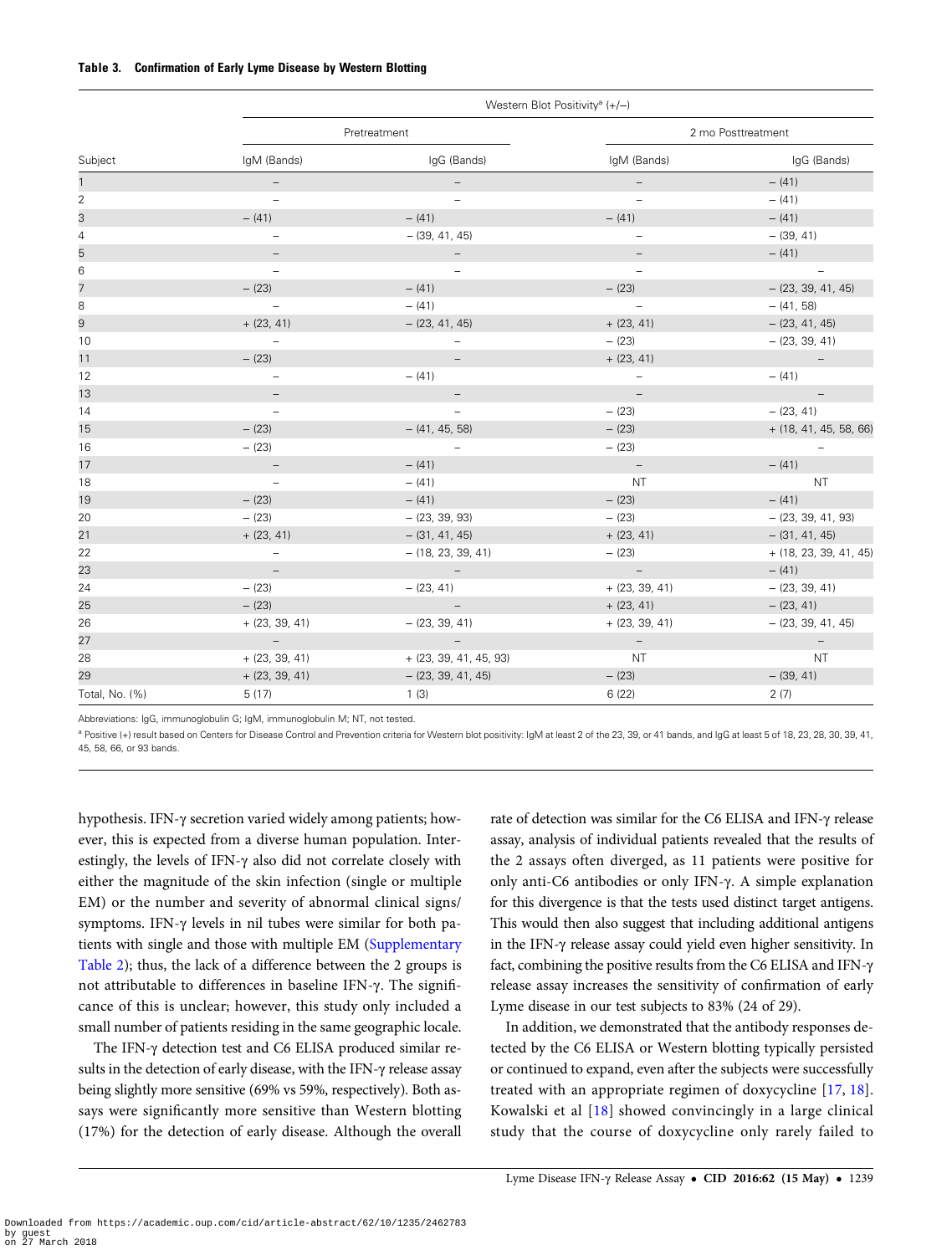<span id="page-5-0"></span>Table 4. Detection of Interferon Gamma in Blood Samples From Patients With Early Lyme Disease Collected Pretreatment or 2 Months Posttreatment With Doxycycline

|                | Levels (IU/mL) of IFN-y in Blood Samples Collected <sup>a</sup> |                     |  |  |
|----------------|-----------------------------------------------------------------|---------------------|--|--|
| Subject        | Pretreatment                                                    | 2 mo Posttreatment  |  |  |
| $\mathbf{1}$   | $1.16^{b}$                                                      | $\mathsf{O}\xspace$ |  |  |
| $\overline{c}$ | $\mathbf 0$                                                     | 0.06                |  |  |
| 3              | 5.03 <sup>b</sup>                                               | $\mathbf 0$         |  |  |
| 4              | $\mathsf{O}\xspace$                                             | 0                   |  |  |
| 5              | $\overline{0}$                                                  | $\mathbf 0$         |  |  |
| 6              | 3.86 <sup>b</sup>                                               | $2.61^{b}$          |  |  |
| 7              | 1.82 <sup>b</sup>                                               | 0.16                |  |  |
| 8              | $0.45^{b}$                                                      | 0.02                |  |  |
| 9              | 1.69 <sup>b</sup>                                               | $1.59^{b}$          |  |  |
| 10             | $0.78^{b}$                                                      | $0.46^{b}$          |  |  |
| 11             | $0.49^{b}$                                                      | 0.12                |  |  |
| 12             | 0.29                                                            | $\mathsf 0$         |  |  |
| 13             | 0.33 <sup>b</sup>                                               | $\mathsf{O}\xspace$ |  |  |
| 14             | $\mathbf 0$                                                     | $\mathbf 0$         |  |  |
| 15             | $2.58^{b}$                                                      | $\mathbf 0$         |  |  |
| 16             | 2.02 <sup>b</sup>                                               | 0.11                |  |  |
| 17             | $\overline{O}$                                                  | $\mathbf 0$         |  |  |
| 18             | 10.61 <sup>b</sup>                                              | $1.12^{b}$          |  |  |
| 19             | 0.42 <sup>b</sup>                                               | $\mathbf 0$         |  |  |
| 20             | $\mathsf{O}\xspace$                                             | 0.12                |  |  |
| 21             | $\mathbf 0$                                                     | $\mathbf 0$         |  |  |
| 22             | 2.29 <sup>b</sup>                                               | <b>NT</b>           |  |  |
| 23             | 4.99 <sup>b</sup>                                               | 0.21                |  |  |
| 24             | $0.75^{b}$                                                      | 0.27                |  |  |
| 25             | 0.43 <sup>b</sup>                                               | <b>NT</b>           |  |  |
| 26             | $0.47^{\rm b}$                                                  | 0.20                |  |  |
| 27             | 0.82 <sup>b</sup>                                               | 0.30                |  |  |
| 28             | 0.66 <sup>b</sup>                                               | 0.05                |  |  |
| 29             | 0.30                                                            | $\mathbf 0$         |  |  |

Abbreviations: IFN-γ, interferon gamma; NT, not tested.

<sup>a</sup> Values displayed are the IFN-γ value obtained from peptide stimulation of whole blood samples minus nil tube reactivity [\(Supplementary Table 2](http://cid.oxfordjournals.org/lookup/suppl/doi:10.1093/cid/ciw112/-/DC1)).

<sup>b</sup> Results are ≥3 standard deviations above the mean value (≥0.33 IU/mL) of normal (n = 187) and anaplasmosis ( $n = 5$ ) sera.

effectively resolve early Lyme disease. This finding therefore also confirms previous reports  $[6-8]$  $[6-8]$  $[6-8]$  $[6-8]$  documenting the inability of serology to provide accurate prediction of successful treatment. More significantly, however, we also showed that the levels of IFN-γ decreased after successful antibiotic therapy and, in fact, the response disappeared entirely in most (78%) of the patients with early Lyme disease within 2 months after the treatment had been completed. Decreases in IFN-γ were not attributable to increased baseline IFN-γ production in convalescent samples, as IFN-γ levels in both pretreatment and posttreatment nil tubes were comparable ([Supplementary](http://cid.oxfordjournals.org/lookup/suppl/doi:10.1093/cid/ciw112/-/DC1) [Table 2\)](http://cid.oxfordjournals.org/lookup/suppl/doi:10.1093/cid/ciw112/-/DC1). Additional studies are required to more critically evaluate the ability of IFN-γ secretion to provide accurate prediction of active infection. Glickstein et al [\[23](#page-6-0)] reported increased levels of IFN-γ secretion by peripheral blood mononuclear cells



Figure 1. Detection of interferon gamma (IFN- $\gamma$ ) in blood samples collected approximately 2 months (column B) after treatment from patients with early Lyme disease with positive IFN-γ prior to antibiotic therapy (column A).

collected immediately after patients with early Lyme disease had completed antibiotic therapy. However, the methodologies utilized in that study were substantially different from those used here, which may contribute to the difference in observed responses. Therefore, a more comprehensive evaluation that includes earlier time points is required to confirm when the IFN-γ response begins to wane following antibiotic therapy.

Despite these promising results, several shortcomings should also be highlighted. For example, we only tested a small number of patients with Lyme disease, the patients resided in only a single geographic region, the patients were sick for days rather than weeks, and the clinical abnormalities were suggestive of only early skin infection. Moreover, we established a significant cutoff value using only normal sera from patients who resided in only 2 Lyme disease foci and a small number of subjects with anaplasmosis. Patients with other illnesses with clinical manifestations similar to those found in Lyme disease, and patients with potentially cross-reactive bacterial and viral infections should also be evaluated in future studies. In addition, the cocktail of Borrelia-specific peptides was chosen from only 4 proteins; other peptide antigens may be important. Therefore, additional studies to more critically define significant cutoff values, determine the effects of other peptide antigens, and evaluate subjects with localized and disseminated Lyme disease contracted from multiple geographic regions remain necessary.

In summary, the findings in this preliminary study provide strong evidence that detecting IFN-γ secretion after incubating whole blood with Borrelia species antigens offers considerable promise for increasing the sensitivity of laboratory diagnosis of early Lyme disease. The results also provide compelling